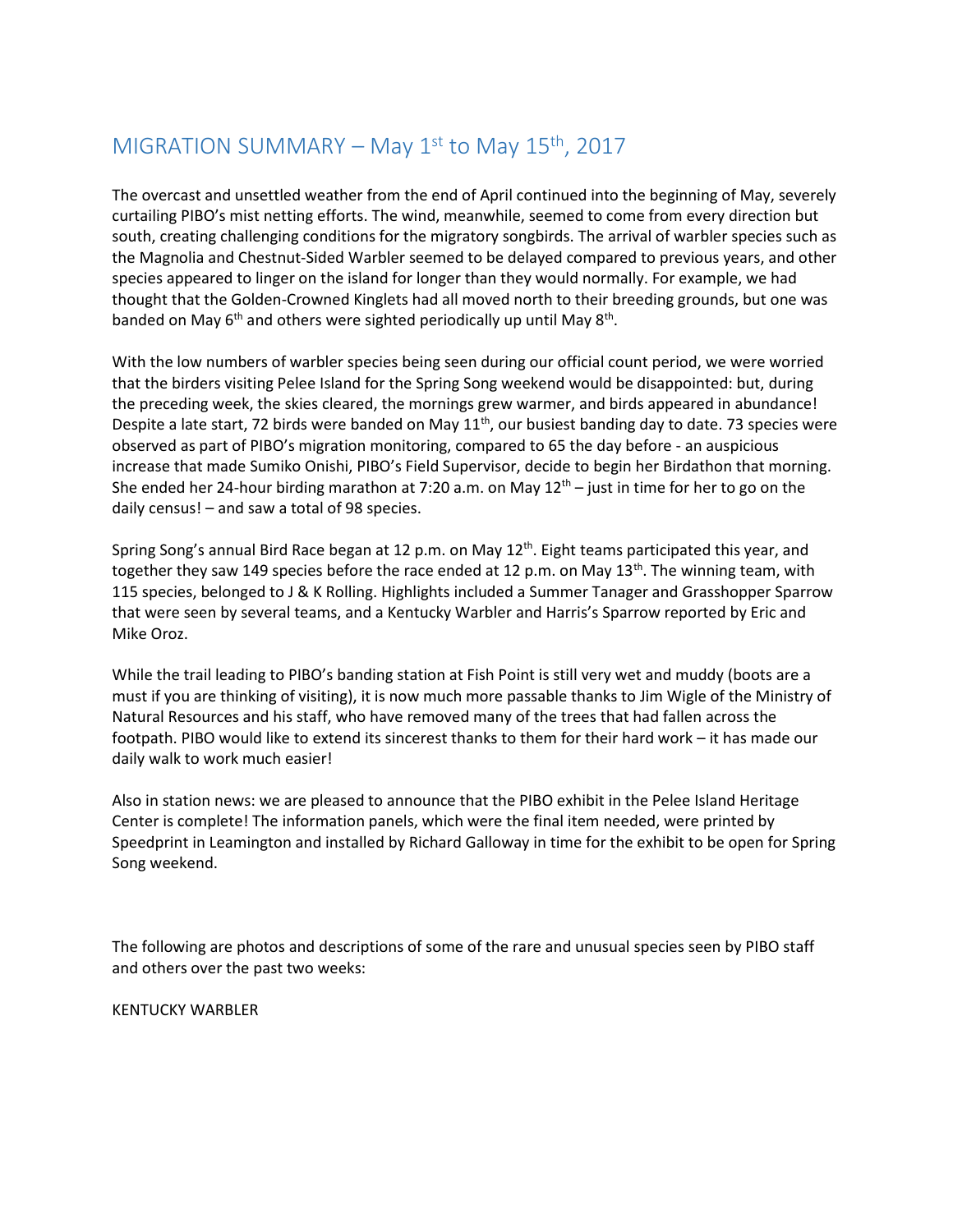

*Kentucky Warbler. Photo by Alice Pintaric.* 

PIBO banded two Kentucky Warblers during this migration monitoring period, the first on May 7<sup>th</sup> and the second on May 10<sup>th</sup>. These were the fifth and six Kentucky Warblers banded by PIBO in its fifteen years of operations. A Kentucky Warbler was also seen by Eric and Mike Oroz during this year's Bird Race – perhaps it was one of the ones we had banded!

Like the Ovenbird, which it is similar to in size and body shape, the Kentucky Warbler is a secretive ground-forager, more often heard than seen. It is an uncommon breeder in Ohio, Michigan and Pennsylvania, and is more common in the deep Carolinian forest to the south, in states like Kentucky and Tennessee. As a bird that lives in mature forests, the Kentucky Warbler is vulnerable to forest fragmentation as land is cleared for agricultural purposes. There are no Ontario breeding records for this bird to date, although a few who have overshot their breeding grounds are seen in southern Ontario every spring.

| Kentucky Warblers banded at PIBO 2003-2017 |            |     |               |                          |  |
|--------------------------------------------|------------|-----|---------------|--------------------------|--|
| <b>DATE</b>                                | <b>SEX</b> | AGE | <b>BANDER</b> | <b>NOTES</b>             |  |
| 10 May 2006                                | Male       | ASY | SNL           |                          |  |
| 14 May 2006                                | Male       | SY  | <b>RFH</b>    |                          |  |
| <b>31 August 2007</b>                      | Male       | HY  | <b>RD</b>     | Retrapped on 1 Sept 2007 |  |
| 15 May 2009                                | Female     | SY  | AP            |                          |  |
| 7 May 2017                                 | Male       | UNK | SS            |                          |  |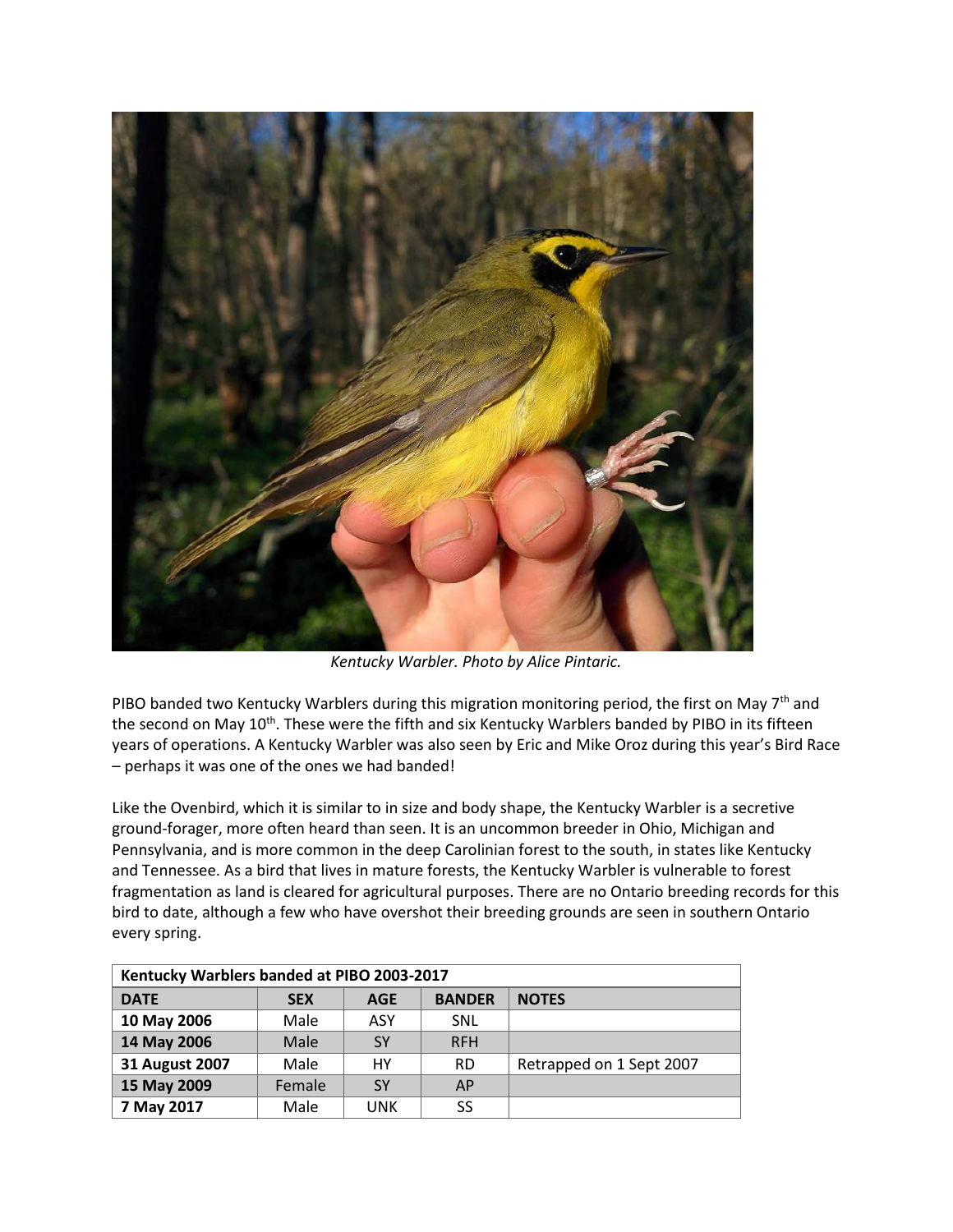|--|

## BREWSTER'S WARBLER



*Brewster's Warbler. Photo by Alice Pintaric.*

A Brewster's Warbler was observed on May  $11<sup>th</sup>$ , and was captured and banded later that morning. This is the second Brewster's Warbler to be banded by PIBO.

'Brewster's Warbler' is the name given to the hybrids created by a cross between a Golden-Winged and a Blue-Winged Warbler. It has the black eye stripe and white wing bars of a Blue-Winged Warbler combined with the blue-grey back of a Golden-Winged Warbler, and a variable amount of yellow on the chest. These hybrids have become more common as the range of the Blue-Winged Warbler expands and overlaps with the range of the less common, more geographically restricted Golden-Winged Warbler. Both of the parent species are uncommon migrants in southern Ontario during the first few weeks of May, and a few Brewster's Warblers are seen at Point Pelee every spring.

PRAIRIE WARBLER